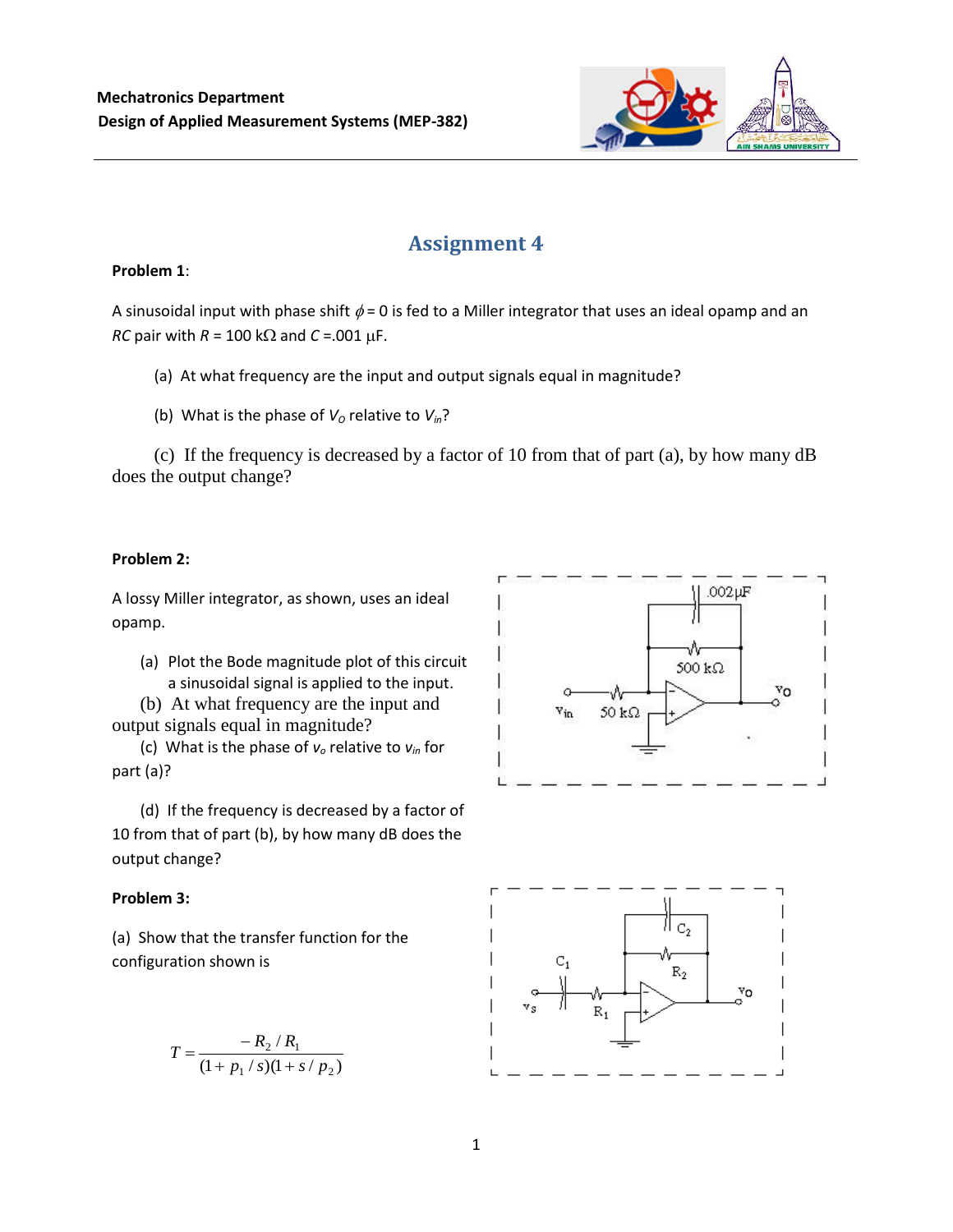

where  $p_1 = 1/R_1C_1$  and  $p_2 = 1/R_2C_2$ ,  $s = j\omega$ 

The circuit has the frequency response of a bandpass, for which the low-frequency 3dB rolloff is at *p<sup>1</sup>* and the high-frequency 3dB rolloff is at *p<sup>2</sup>*

(b) By choice of  $R_1$ ,  $R_2$ ,  $C_1$ ,  $C_2$ , design a circuit for which  $R_{in}$  = 25 k $\Omega$ , midband gain = 34 dB, lowfrequency rolloff = 200Hz and upper frequency rolloff = 20 kHz.

(c) Draw the Bode plot of the circuit designed in (b)

#### **Problem 4:**

The circuit shown uses a 100k $\Omega$  potentiometer to devise an adjustable gain amplifier.

(a) Assuming  $R<sub>l</sub> = 0$ , derive an expression for the gain as a function of parameter setting *x*.

(b) What value of  $R_1$  is necessary so the gain will range from *T* = 1 to *T* = 10 V/V?

#### **Problem 5**:

A photodetector with source voltage 100 mV and source resistance 100 k $\Omega$  is connected to a 1 k $\Omega$ load. Find the voltage that will appear across the load if:

- (a) It is connected directly to the load.
- (b) An ideal unity-gain buffer is inserted between the source and the load (as shown).